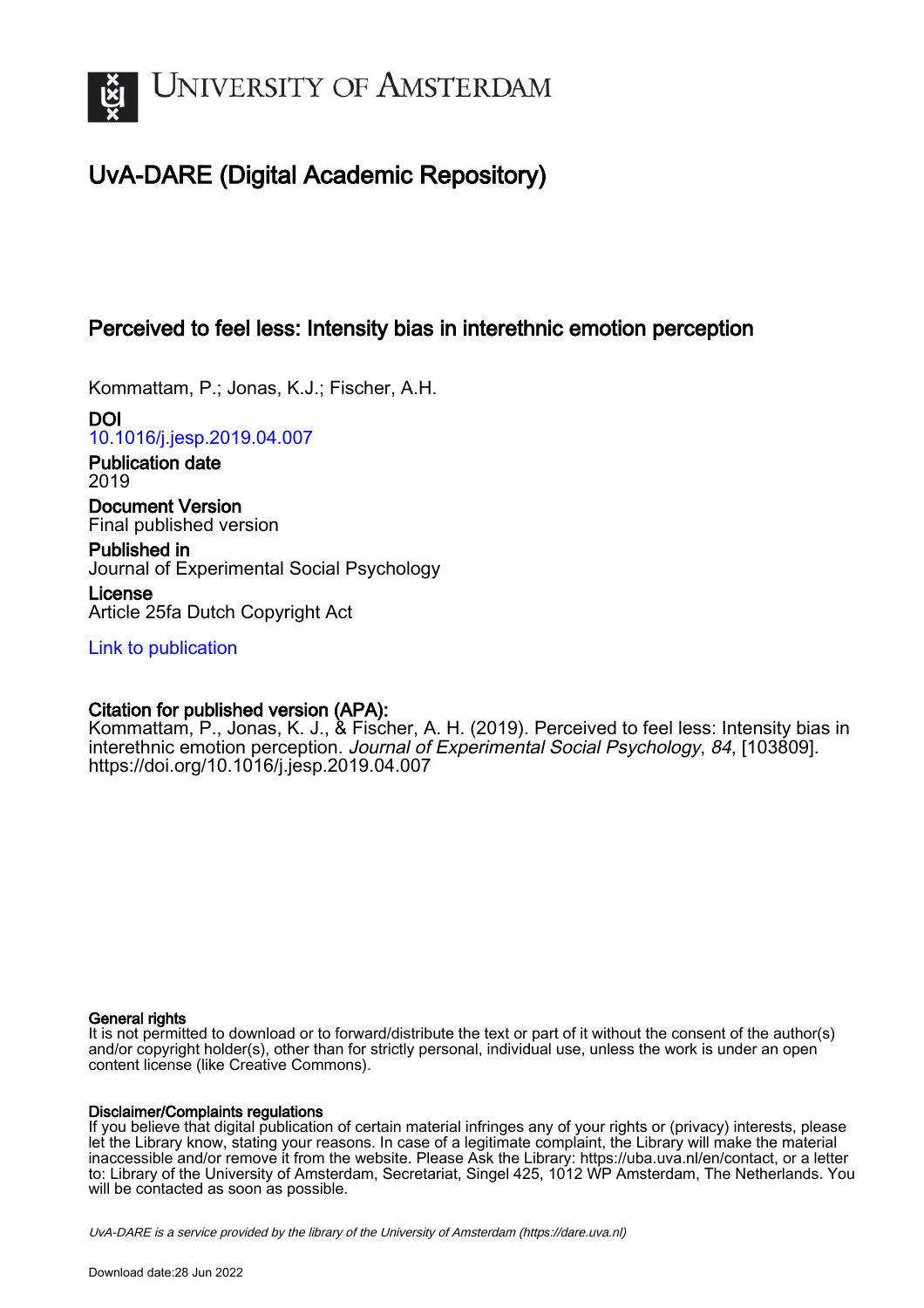

Contents lists available at [ScienceDirect](http://www.sciencedirect.com/science/journal/00221031)

### Journal of Experimental Social Psychology

journal homepage: [www.elsevier.com/locate/jesp](https://www.elsevier.com/locate/jesp)



# Perceived to feel less: Intensity bias in interethnic emotion perception  $\forall x \in \mathbb{R}$



Pum Kommattam, Kai J. Jonas, Agneta H. Fischer<sup>®</sup> Department of Psychology, University of Amsterdam, Amsterdam, the Netherlands

#### ARTICLE INFO

Keywords: Emotion perception Facial expressions Intensity bias Intergroup empathy Empathy gap

#### ABSTRACT

The quality of interactions between individuals from different ethnic groups partly depends on how emotions of individual ethnic group members are interpreted. Previous research has found that facial expressions of emotions of a different ethnic group are recognized less accurately than facial expressions of members of the same ethnic group. The current research focuses on a bias in intensity perception and tests the hypothesis that individuals perceive facial expressions of emotions in ethnic outgroup members as less intense than those of ingroup members' expressions. In addition to nine previously conducted and reported studies (focussing only on embarrassment, Kommattam, Jonas, & Fischer, 2017, Studies 1–9), we conducted a series of three additional studies including white Dutch, U.S., and U.K. participants (N total = 3201) judging the intensity of nine different emotions displayed by different ethnic group members. A random effects model meta-analysis shows that individuals perceive less intense emotions in ethnic outgroup members than in ethnic ingroup members ( $d = 0.33$ ) [0.08–0.59],  $(r = 0.16)$ ). This intensity bias in interethnic emotion perception points to a systematic downplaying of the intensity of outgroup emotions and suggests an empathy gap towards members from other ethnic groups.

#### 1. Introduction

The quality of interactions between individuals partly depends on how they interpret each other's facial expressions. The perception of others' emotions can be influenced by characteristics of the person expressing an emotion ([Hess, Adams, & Kleck, 2009\)](#page-7-0), the visibility and intensity of emotional cues ([Fischer, Gillebaart, Rotteveel, Becker, &](#page-7-1) [Vliek, 2012](#page-7-1)), or group membership ([Iyer & Leach, 2009](#page-7-2); [Tam et al.,](#page-7-3) [2008;](#page-7-3) [Zebel, Doosje, & Spears, 2009](#page-7-4)). A meta-analysis by [Elfenbein and](#page-7-5) [Ambady \(2002\)](#page-7-5) on facial emotion recognition within and across cultures has shown that individuals are better at recognizing emotions in other group members' facial expressions if they belong to the same ethnic, national or regional group ([Elfenbein, 2013;](#page-7-6) [Elfenbein &](#page-7-5) [Ambady, 2002\)](#page-7-5). This ingroup advantage was larger when cultural groups were less exposed to each other. In another line of research, Hugenberg and colleagues [\(Hugenberg & Bodenhausen, 2003](#page-7-7); [Hugenberg, Young, Bernstein, & Sacco, 2010](#page-7-8)) have shown that White Americans are faster to categorize black rather than white faces as angry, referred to as the Other Race Effect.

Together, these different research lines clearly suggest that people

are more likely to incorrectly categorize facial emotion displays by other ethnic group members. In daily interactions, however, emotion perception does not merely entail correctly or incorrectly recognizing an emotion, but also the interpretation of the strength of another's feeling. The strength or intensity of emotions is important, because we are less inclined to act upon another's weak emotions than upon strong emotions, which may be more impactful for one's relation with the other person. To date, less attention has been given to this aspect of emotion perception, and hence the focus of the current research is on the perceived intensity of facial expressions in intercultural settings.

Previous research has found that individuals empathize less with others if they belong to a different ethnic group ([Forgiarini, Gallucci, &](#page-7-9) [Maravita, 2011;](#page-7-9) [Gutsell & Inzlicht, 2010](#page-7-10); [Gutsell & Inzlicht, 2012](#page-7-11); Trawalter, Hoff[man, & Waytz, 2012\)](#page-7-12). We therefore assume that differences in perceived emotion intensity may be associated with this reduced empathy for ethnic outgroup members. The present research tests the hypothesis that individuals perceive the facial expressions of ethnic outgroup members as less intense than those of ingroup members, which we will refer to as 'intensity bias'. We report a meta-analysis of 12 studies in which we investigated this hypothesis, testing white

<span id="page-1-0"></span>⁎ Corresponding author.

E-mail address: [A.H.Fischer@uva.nl](mailto:A.H.Fischer@uva.nl) (A.H. Fischer).

<https://doi.org/10.1016/j.jesp.2019.04.007> Received 17 August 2018; Received in revised form 17 April 2019; Accepted 17 April 2019 Available online 02 July 2019 0022-1031/ © 2019 Elsevier Inc. All rights reserved.

 $^\star$  This paper has been recommended for acceptance by Aarti Iyer.

<sup>☆☆</sup> Part of the data included this paper has also been reported at the level of single experiments in: Kommattam, P., Jonas, K. J., & Fischer, A. H. (2017). We are sorry, they don't care: Misinterpretation of facial embarrassment displays in Arab–White intergroup contexts. Emotion, 17(4), 658. This research was supported by the Dutch Organization for Scientific Research (NWO) under Grant number 017.009.046. Kai J. Jonas is now at Maastricht University, the Netherlands.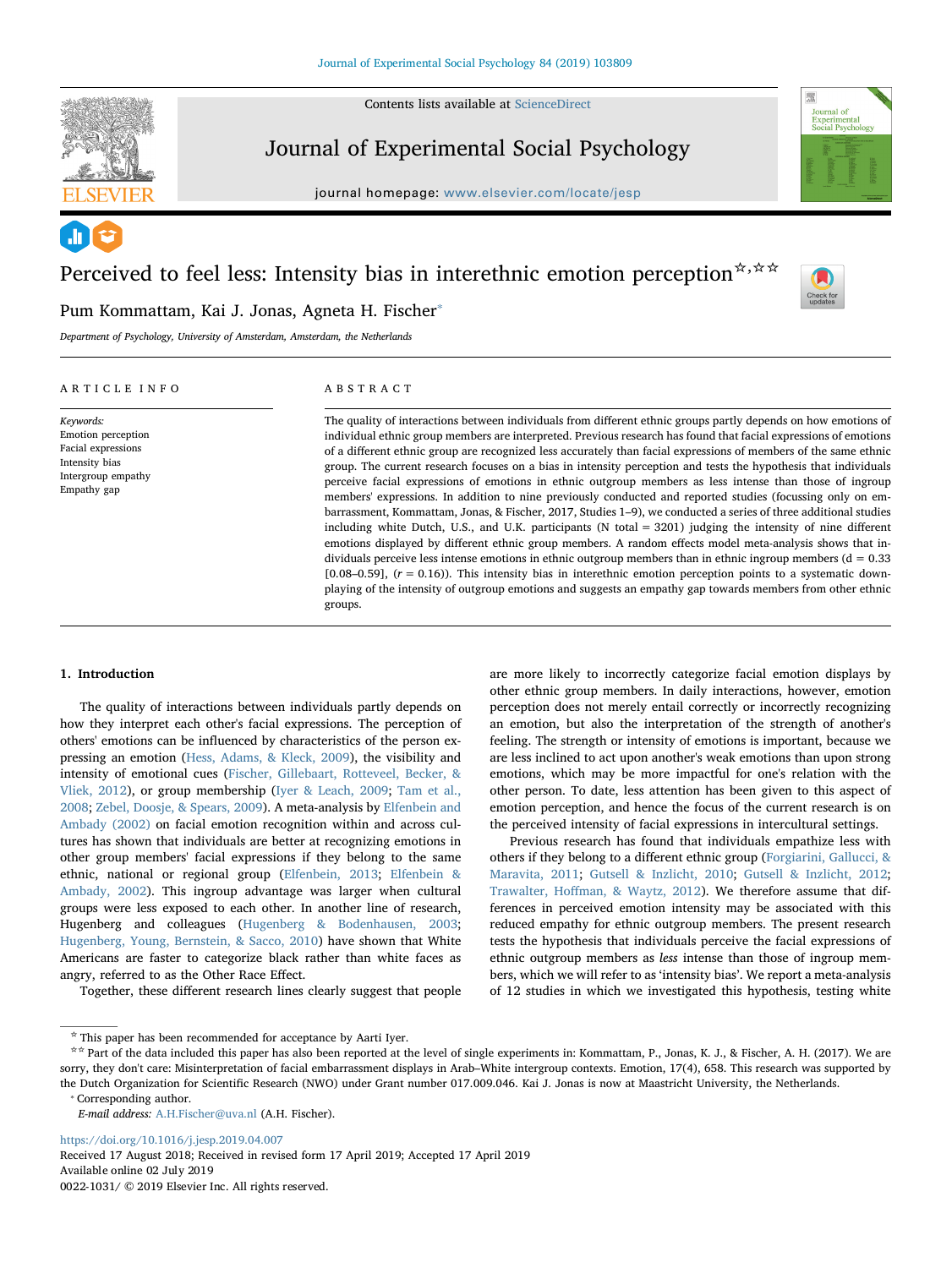participants perceiving emotion expressions of ethnic ingroup and outgroup facial expressions.

#### 1.1. Reduced empathy with ethnic outgroup members

The interpretation of the intensity of other's emotions may reflect the extent to which one empathizes with others. Recent research has found that people show more empathy with ethnic ingroup members than with outgroup members at both an explicit and implicit level. This so-called "empathy gap" is mirrored in neurological, physiological, and attitudinal measures of empathy ([Forgiarini et al., 2011;](#page-7-9) [Gutsell &](#page-7-10) [Inzlicht, 2010](#page-7-10); [Gutsell & Inzlicht, 2012;](#page-7-11) [Trawalter et al., 2012](#page-7-12)). Research on the empathy gap suggests that there is less mental simulation of behaviour ([Gutsell & Inzlicht, 2010](#page-7-10)) and facial expressions of emotions [\(Gutsell & Inzlicht, 2012\)](#page-7-11) when individuals observe ethnic outgroup members compared to ingroup members. Specifically, participants displayed mu suppression (suppression of EEG oscillations at scalp locations over primary motor cortex in the 8–13 Hz mu frequency), suggesting an increase in motor-cortex activity compared to a baseline measure, when they observed not only themselves but also ethnic ingroup members performing an action. In contrast, when they observed ethnic outgroup members performing the same actions ([Gutsell & Inzlicht, 2010\)](#page-7-10), this suppression was not found. Similarly, participants showed more alpha asymmetry, suggesting withdrawal and negative emotionality, when they observed sad ethnic ingroup members compared to sad ethnic outgroup members. This effect was enhanced for participants high in prejudice, meaning that the more prejudiced they were, the less they showed alpha asymmetry when observing outgroup members ([Gutsell & Inzlicht, 2012](#page-7-11)). Decreased mental simulation of behaviour and emotions of ethnic outgroup members points to an ingroup bias in empathy, that is, reduced empathy with ethnic outgroup members.

In line with this research, both correlational and experimental studies support the idea that ethnic outgroup members are a priori presumed to feel less pain than ingroup members [\(Trawalter et al., 2012](#page-7-12)). A further illustration of the empathy gap comes from a study showing that observing ethnic outgroup compared to ingroup members in pain results in less physical arousal as measured by skin-conductance ([Forgiarini et al., 2011\)](#page-7-9). Taken together, research on the empathy gap has demonstrated that people overall show less brain activity, physiological arousal and facial mimicry in reaction to ethnic outgroup members compared to ethnic ingroup members' emotions and behaviour. Inferring less intense feelings from the facial displays of ethnic outgroup members may be another indication of an empathy gap.

#### 1.2. Dehumanization and infra-humanization of outgroup members

Research on dehumanization also suggests that individuals may perceive emotions of ethnic outgroups as less intense. [Harris and Fiske](#page-7-13) [\(2006\)](#page-7-13) define dehumanization as a failure to consider the inner mind of others, especially if those others belong to groups that are perceived to be low in warmth and competence. In a similar vein, research on infrahumanization suggests that outgroups are perceived as less human than ingroups, leading to the attribution of less 'uniquely human' emotions to outgroup members compared to ingroup members [\(Haslam, Bain,](#page-7-14) [Douge, Lee, & Bastian, 2005](#page-7-14); [Haslam & Loughnan, 2014](#page-7-15); [Leyens et al.,](#page-7-16) [2000;](#page-7-16) [Leyens et al., 2003](#page-7-17); [Leyens et al., 2001;](#page-7-18) Vaes, [Leyens, Paladino, &](#page-7-19) [Miranda, 2012\)](#page-7-19). Further, infra-humanization has also been shown to be a predictor of intergroup empathy (Čehajić[, Brown, & Gonzalez, 2009](#page-7-20)). Whereas reminders of past wrongdoings of the ingroup generated ingroup responsibility and empathy for the outgroup, they decreased attribution of uniquely human (i.e., secondary) emotions to the outgroup, resulting in decreased empathy towards the outgroup.

Similarly, other intergroup research has demonstrated that infrahumanization can undermine reconciliation between different groups ([Wohl, Hornsey, & Bennett, 2012](#page-7-21)), because reduced attribution of

uniquely human emotions to the outgroup resulted in less acceptance of outgroup apologies. Furthermore, awareness of the ingroup's mass killing can increase infra-humanization of the victims [\(Castano & Giner-](#page-7-22)[Sorolla, 2006](#page-7-22)). Infra-humanization thus serves as a mechanism to maintain psychological equanimity: seeing others as less human in order to feel better about one self and one's ingroup. Overall, research on infra-humanization shows the tendency to see others as less human and to attribute less uniquely human emotions to outgroups.

This same tendency may be observed in how we interpret the intensity of facial expressions in outgroup members. However, research on infra-humanization has commonly uses emotion words rather than facial expressions, and thus we do not know whether the attribution of different emotions to ingroups and outgroups may merely reflect a linguistic bias. If facial expressions of ethnic outgroups would be interpreted as less intense, this could be another indication of the infrahumanization of ethnic outgroups.

#### 1.3. Bias in emotion recognition

There is abundant research on the question of whether facial expressions of emotions can be recognized across cultures above chance levels [\(Ekman, 1992](#page-7-23); [Ekman & Friesen, 1971;](#page-7-24) [Elfenbein & Ambady,](#page-7-5) [2002\)](#page-7-5) or faster [\(Craig & Lipp, 2018](#page-7-25)). In this type of research, participants are usually asked to pick an emotion label that matches displayed emotions in faces of different ethnic or cultural group members best (i.e., emotion categorization). In their influential meta-analysis, [Elfenbein and Ambady \(2002\)](#page-7-5) have found that people are better at categorizing emotions if the other is a member of their own ethnic, national, and regional group compared to ethnic, national, and regional outgroup members. They referred to this phenomenon as the 'ingroup advantage'. Our own research has further suggested that emotional displays of ethnic outgroup members can be falsely perceived as another emotion. We showed that displays of embarrassment were perceived as embarrassment in ethnic ingroup members, but as disinterest in ethnic outgroup members [\(Kommattam, Jonas, & Fischer, 2017](#page-7-26)). This was considered particularly relevant in the case of intergroup embarrassment, because this interpretation of outgroup emotions may undermine reconciliation of different group members and increasing intergroup tension.

Currently, there are two explanations for the ingroup advantage. One is that each group has their own emotional dialects [\(Elfenbein,](#page-7-6) [2013\)](#page-7-6), that is, subtle differences in non-verbal expression across cultural groups, similar to linguistic dialects. Due to increased exposure to a particular culture, individuals would become better at categorizing emotions of their own cultural group compared to other groups (see also [Elfenbein & Ambady, 2003](#page-7-27); [Elfenbein, Beaupré, Lévesque, & Hess,](#page-7-28) [2007\)](#page-7-28). A second explanation, which is relevant for our current studies, focuses on the observer, suggesting that observers may be less motivated to fully process outgroup members' facial expressions. Research by Thibault, [Bourgeois, and Hess \(2006\)](#page-7-29) for instance shows that identification with a social group (with the same ethnic background) resulted in better categorization of emotions in ingroup members compared to outgroup members. The authors interpret this finding as an increased effort to decode emotions of individuals they identify with. Accordingly, people should be less motivated to interpret emotions of individuals they less identify with, such as ethnic outgroup members. Such decreased motivation is also associated with less configural processing of outgroup faces, and results in less accuracy in the categorization of emotions, even in a minimal intergroup paradigm ([Young &](#page-7-30) [Hugenberg, 2010\)](#page-7-30). [Hugenberg et al. \(2010\)](#page-7-8) have further shown that individuals with an implicit race bias are more likely to see the stereotypical emotions in outgroup faces, such as anger in black faces (the Other Race Effect or Cross Race Effect). Taken together, these studies point out that individuals are more likely to make mistakes in identifying emotions in outgroup members' faces. Reduced motivation to get to know emotions of outgroup members could also underlie the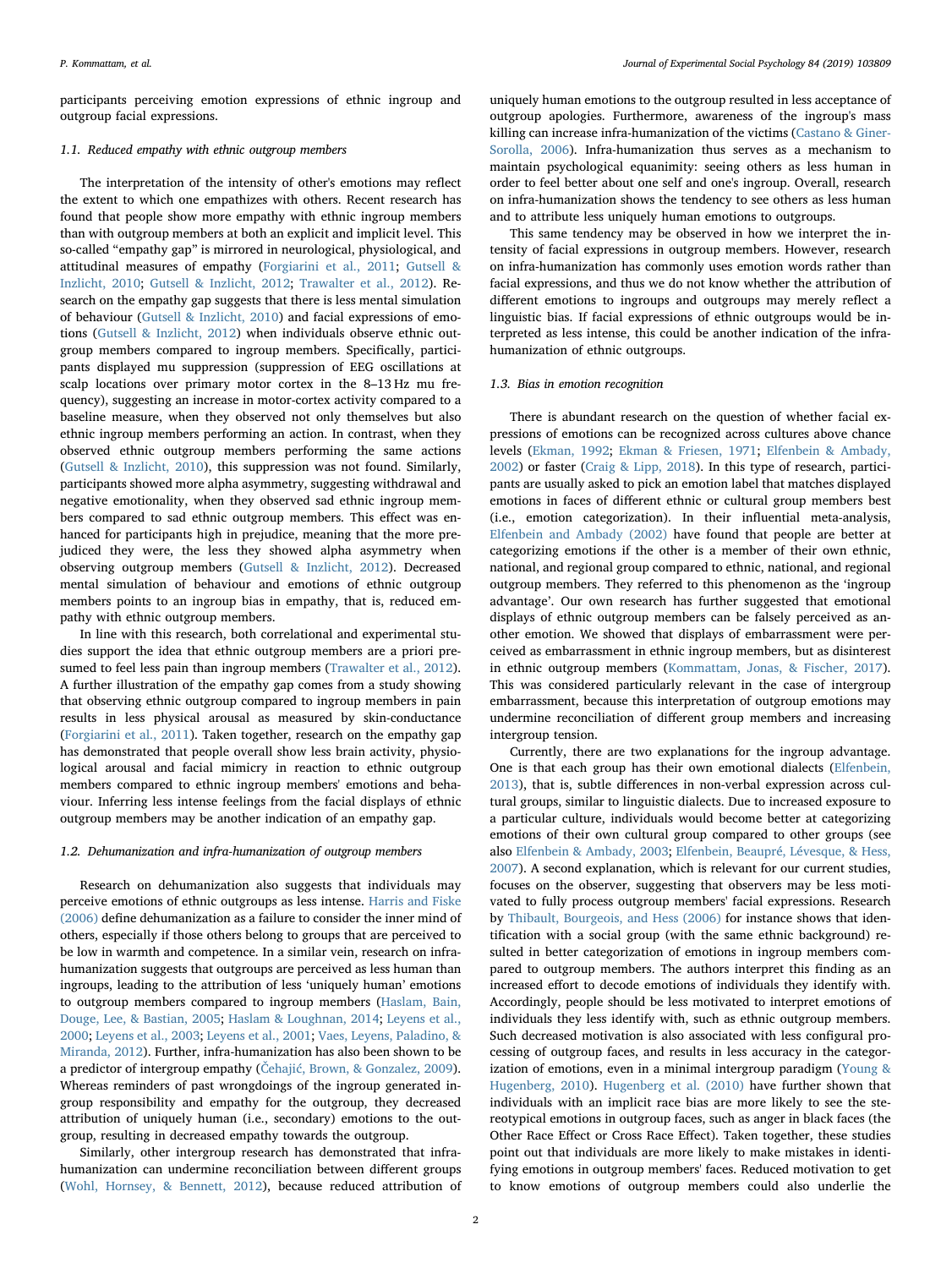intensity bias that we are investigating in the current paper. In addition to making mistakes in correctly identifying emotions, we may also be biased in interpreting the strength of feelings of ethnic outgroup members when watching their face.

#### 1.4. Intensity bias in perceiving emotions in ethnic outgroups

The different research lines reviewed above suggest that we are less motivated to attend to ethnic outgroup members, to feel empathy with them, and to even see them as less human compared to members of our own group, which may all result in the perception of less intense emotions in intercultural settings. The question of whether observers differ in perceiving how much another person feels rather than what another person feels, has received limited attention to date. Classic emotion research [\(Ekman et al., 1987\)](#page-7-31) has provided some initial evidence for the idea that people attribute less intense emotions to ethnic outgroup members, showing that individuals judged facial expressions of surprise, fear, and happiness as less intense in ethnic outgroup members. Based on these findings the authors speculate that individuals may have the tendency to underestimate the intensity of outgroup emotions. In the current studies, we will extend this research to include more emotions, various intergroup contexts, and different, more standardized stimuli. We focus on ethnic outgroups, because previous research has found a larger bias when there is less exposure and less physical proximity [\(Elfenbein & Ambady, 2002\)](#page-7-5). Perceiving less intense emotions in ethnic others may justify distancing oneself from or even mistreatment of ethnic outgroup members, thereby helping to protect a positive self- and group image.

We test the general hypothesis that emotions are perceived as less intense for ethnic outgroup members. We further expected that this intensity bias has boundary conditions. First, the amount of emotional information may affect intensity perception. The more information on the emotional context (i.e. knowing the reason for an emotion), the less likely the intensity bias will occur. In such cases, only the available information on the ethnic intergroup context may bias the interpretation of the strength of one's feelings. Second, some of the emotions we included are more difficult to recognize, such as embarrassment, contempt and pride (see e.g., [Hawk, van Kleef, Fischer, & van der Schalk,](#page-7-32) [2009\)](#page-7-32). We assume that emotions that are least reliably recognized are also more likely to fall prey to the intensity bias. Alternatively, previous studies on infra-humanization research suggest that 'secondary' emotions, i.e. contempt, pride, and embarrassment, would also be more prone to the intensity bias than primary emotions, such as anger, fear or happiness. In other words, on the basis of two different explanations, we may expect that the intensity of contempt, pride and embarrassment maybe interpreted in a different way in an interethnic context. Both boundary conditions reflect the room for interpretation when observing emotions in others' faces: either the lack of other emotional information or the ambiguity of the face itself may make an intensity bias more

#### <span id="page-3-0"></span>Table 1

|  |  | Full overview of designs, N per study, and cell. |  |  |  |  |  |  |  |  |  |
|--|--|--------------------------------------------------|--|--|--|--|--|--|--|--|--|
|--|--|--------------------------------------------------|--|--|--|--|--|--|--|--|--|

likely.

#### 2. Current research

In addition to nine previously reported studies [\(Kommattam et al.,](#page-7-26) [2017\)](#page-7-26), we conducted a series of three additional studies on the intensity bias in interethnic emotion perception, together testing the hypothesis that individuals will perceive less intense emotions in ethnic outgroup members than in ethnic ingroup members. Whereas the previously reported data focused on the misinterpretation of one individual emotion (embarrassment), the current analyses focused on the aggregated perceived intensity of nine different emotional displays (anger, disgust, fear, happiness, sadness, surprise, contempt, embarrassment, and pride). Accordingly, the overlap between the previously reported data and the currently reported data is minimal, as we used different dependent variables. We state that we disclose all measures, manipulations, and exclusions; all other relevant materials can be found in the Supplemental Materials. Inclusion criteria for the meta-analysis were as follows. All studies used a) facial expressions of emotions as stimuli, b) a manipulation of ethnic ingroup or outgroup by showing facial expressions of Western individuals (models of Dutch or European-American descent) versus Arab individuals (models of Moroccan or Turkish descent), and c) an intergroup manipulation prior to the main task in order to make the interethnic context salient, that is, to make sure that the faces of outgroup members were indeed categorized as belonging to an ethnic outgroup. The studies differed in the exact nature of the stimuli and information, the dependent measures, the assigned ingroup and outgroup labels. This was done in order to test the generalizability of the findings, and to examine the boundary conditions, that is, whether more room for interpretation would lead to a greater bias.

Null Hypothesis Significance Testing (NHST) is less suitable for testing the probability of our hypotheses, because it only suggests that the likelihood of finding an effect by chance is less than 5%. We therefore performed a meta-analysis ([Field & Gillett, 2010;](#page-7-33) [Rosenthal,](#page-7-34) [1995\)](#page-7-34) to test the existence and to estimate the effect size of the intensity bias in interethnic emotion perception.

#### 2.1. Method

Studies 1–9 were part of previously reported data on an individual study paper [\(Kommattam et al., 2017](#page-7-26), Studies 1–9), whereas additional studies 1 (Study 10), 2 (Study 11), and 3 (Study 12) were conducted to complete the meta-analytical approach. Whereas the previously reported findings solely focused on one single emotional display (embarrassment), the current paper focused on the aggregated average of all emotional displays. All 12 studies reported in the meta-analysis shared a 2 (group: ingroup (IG) versus outgroup (OG)) between subjects design (see [Table 1](#page-3-0) for a full overview of designs per study). In addition to this factor, we included various other factors in the different studies,

| Study    | Design                                                                                                | N                          |
|----------|-------------------------------------------------------------------------------------------------------|----------------------------|
| Study 1  | 2 (BS, group: IG/OG) $\times$ 2 (BS, context: emotional/neutral) $\times$ 2 (BS, face: face/name)     | 187 (IG = 99, OG = 88)     |
| Study 2  | 2 (BS, group: IG/OG) $\times$ 2 (BS, context: emotional/neutral) $\times$ 2 (BS, intensity: high/low) | $175$ (IG = 92, OG = 83)   |
| Study 3  | 2 (BS, group: IG/OG) $\times$ 2 (BS, context: emotional/neutral) $\times$ 2 (BS, gender: female/male) | $229$ (IG = 114, OG = 115) |
| Study 4  | 2 (BS, group: IG/OG) $\times$ 2 (BS, gender: female/male)                                             | $107$ (IG = 56, OG = 51)   |
| Study 5  | 2 (BS, group: IG/OG) $\times$ 2 (WS, gender: female/male)                                             | 59 (IG = 30, OG = 29)      |
| Study 6  | 2 (BS, group: IG/OG) $\times$ 2 (WS, gender: female/male)                                             | $60$ (IG = 28, OG = 32)    |
| Study 7  | 2 (BS, group: $IG/OG$ ) $\times$ 2 (BS, gender: female/male)                                          | $109$ (IG = 52, OG = 57)   |
| Study 8  | 2 (BS, group: IG/OG) $\times$ 2 (BS, intensity: high/low)                                             | 193 (IG = 99, OG = 94)     |
| Study 09 | 2 (BS, group: IG/OG) $\times$ 2 (BS, gender: female/male) $\times$ 2 (BS, context: emo/neu)           | 409 (IG = 207, OG = 202)   |
| Study 10 | 2 (BS, group: IG/OG) $\times$ 2 (BS, nationality: US/Arab) $\times$ 2 (BS, set: 1/2)                  | $502$ (IG = 257, OG = 245) |
| Study 11 | 2 (BS, group: IG/OG) $\times$ 2 (BS, nationality: UK/Arab) $\times$ 2 (BS, set: 1/2)                  | 442 (IG = 224, OG = 218)   |
| Study 12 | 2 (BS, group: IG/OG) $\times$ 2 (BS, gender: female/male) $\times$ 3 (BS, intensity: high/medium/low) | $729$ (IG = 365, OG = 364) |

Note.  $BS = between-subjects$ ;  $WS = within-subjects$ ;  $IG/OG = ingroup/outgroup$ .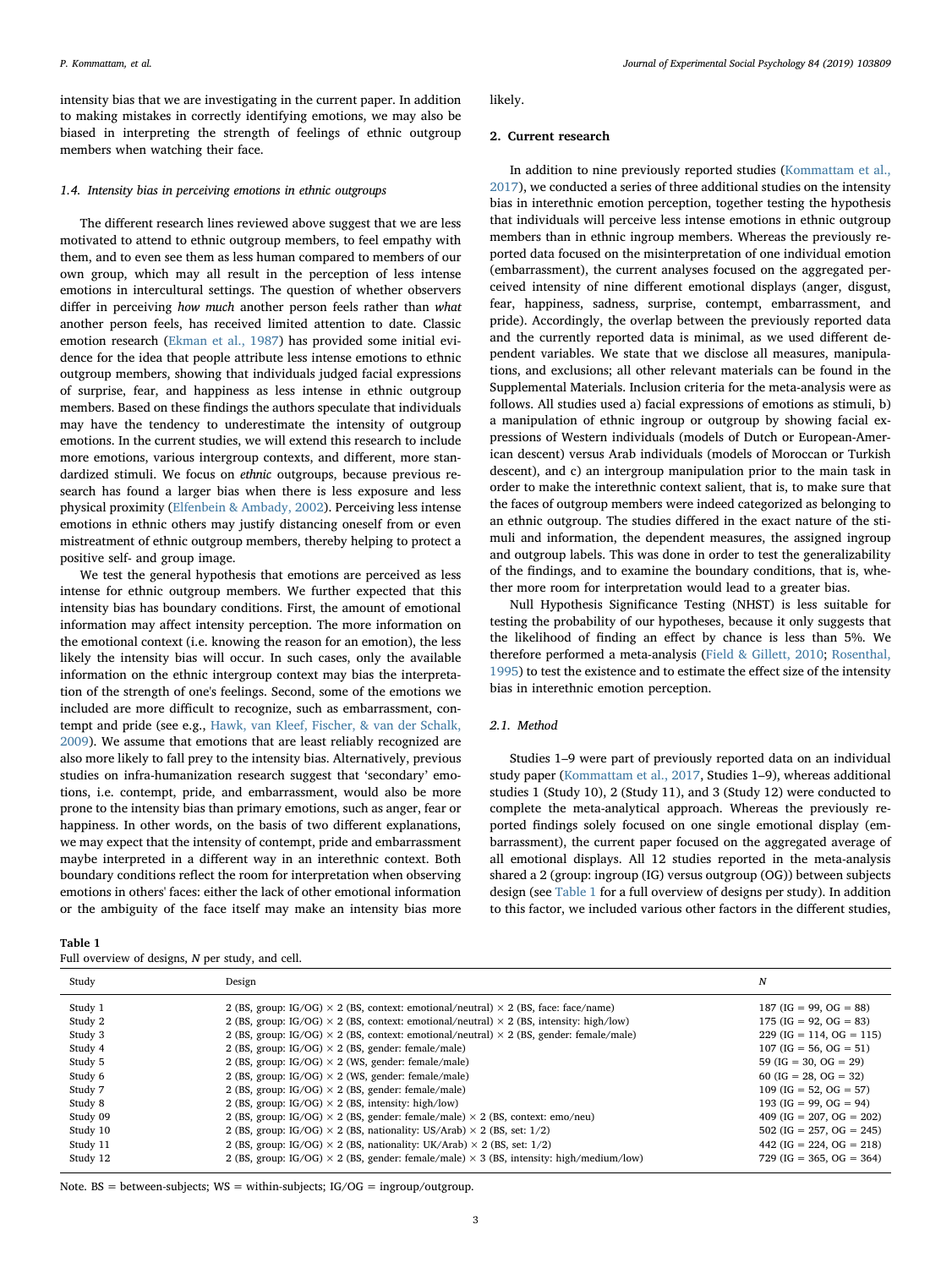in order to test boundary conditions and generalizability. First, we manipulated context ([Kommattam et al., 2017](#page-7-26), Study 1–4) by presenting either an emotional context ('this person accidentally burps out loud in an expensive restaurant') or a neutral context ('he was standing next to his car') along with the facial expressions. In Study 4 [\(Kommattam](#page-7-26) [et al., 2017](#page-7-26), Study 4) we aimed to replicate the findings from Study 1–3 ([Kommattam et al., 2017,](#page-7-26) Study 1–3), while assessing time spent looking at the context, the facial expression, and the interpretation of the perceiver separately. Second, we manipulated intensity of the facial expression ([Kommattam et al., 2017,](#page-7-26) Study 2 and 8) by presenting high intensity or low intensity static facial displays of emotion. In order to test the generalizability of the findings, we added gender as a betweensubject factor, with the inclusion of female and male models for both ethnic in- and outgroups ([Kommattam et al., 2017](#page-7-26), Study 3, 7, and 9). Further, in Study 5 we introduced a new stimulus set (Stimulus set 2) ([Kommattam et al., 2017,](#page-7-26) Study 5), using the same models, but different facial expressions per model. Study 6 ([Kommattam et al., 2017](#page-7-26), Study 6) is a replication of Study 5. In Study 10 we merged stimulus set 1 and 2. Study 11 is a replication of Study 10 with a different ethnic ingroup (white British vs. white US Americans). In Study 12 we aimed to replicate our findings with a third stimulus set, containing dynamic stimuli at three levels of intensity (low, medium, and high; ADFES BIV, [Wingenbach, Ashwin, & Brosnan, 2016\)](#page-7-35).

All studies shared the same between-subject manipulation of group. We presented white European models as ingroup and Arab (Turkish and Moroccan) models as outgroup (see section '[Stimuli](#page-4-0)' for more information, Supplemental Material 1 contains illustration of sample stimuli per emotion, all sample stimuli can be obtained from the last author). All studies were conducted in the period of January 2013 to December 2016.

#### 2.1.1. Participants

All studies were conducted online with either European-American participants on Amazon's Mechanical Turk [\(www.mturk.com\)](http://www.mturk.com) ([Kommattam et al., 2017](#page-7-26), Study 2, 3, 4, 5, 6, 8, 9, and Study10; 54.17% of the total number of participants) or white Dutch undergraduate students from the Netherlands ([Kommattam et al., 2017,](#page-7-26) Study 1 and 7; 9.25% of the total number of participants). The only two exceptions were Study 11, which was conducted among a white British sample via Crowdflower ([www.crowd](http://www.crowdflower.com)flower.com) (13.81% of the total number of participants) and Study 12, which was conducted via prolific ([www.](http://www.prolific.ac) [proli](http://www.prolific.ac)fic.ac) (22.77% of the total number of participants). All participants were white European, European-American, or British. After removal of participants with other ethnic backgrounds than white, European descended ( $N = 665$ ), a total of 3201 participants across 12 studies remained (see [Table 1](#page-3-0) for a distribution of participants per study and cell).

#### 2.1.2. Procedure

Participants first filled in a number of socio-demographic questions. The subsequent elements of the studies were presented as independent studies. In order to create the necessary intergroup context in all studies, participants completed a ranking task, in which they had to sort a number of ethnic groups that are represented in the Netherlands/the United States/the United Kingdom according to size of their population ([Waldzus, Mummendey, Wenzel, & Weber, 2003](#page-7-36), Exp. 2). Subsequently, participants were told that they were about to partake in the actual study, in which they would have to evaluate various everyday situations. Here, participants saw emotional faces, either displayed by ingroup members or outgroup members. After completion of the study, participants were thanked and debriefed. The ethical committee of the Faculty of Social and Behavioural Sciences of the University of Amsterdam approved all studies as meeting the requirements of standard survey research. EC codes in italic print refer to previously reported studies from [Kommattam et al. \(2017\)](#page-7-26). (2013-SP-2642; 2013-SP-2988; 2013-SP-3081; 2013-SP-3104; 2013-SP-3110; 2013-SP-3148; 2014-SP-

3554; 2014-SP-3722; 2014-SP-3723; 2014-SP-3779; 2014-SP-3780, 2016-SP-7051).

#### <span id="page-4-0"></span>2.1.3. Stimuli

The stimuli were taken from the Amsterdam Dynamic Facial Expression Set (ADFES, [Van der Schalk, Hawk, Fischer, & Doosje,](#page-7-37) [2011\)](#page-7-37). The ADFES is a stimulus set with dynamic facial expressions of emotions of ethnic in- and outgroup members for the Dutch context, which also applies to a European-American and British context. The models had either a Western (Dutch or American) or a Moroccan or Turkish background. Moroccan and Turkish people form the largest ethnic minorities in the Netherlands and are often referred to as "Arabs". For the purpose of this research we made still images of the videos. In all studies, the actual ethnic group was used to manipulate ethnic ingroup versus outgroup (e.g., ethnic European versus ethnic Arab models). Low intensity stimuli were taken from the onset of an emotion, which was determined for each model and emotion individually, due to individual differences in speed of expression and the nature of the emotion. In Study 12 we made use of a third stimulus set, the ADFES BIV ([Wingenbach et al., 2016\)](#page-7-35), which is a newly developed stimulus set that provides dynamic stimuli at three different levels of intensity (low, medium, and high). The most important advantage of this set is that it provides standardized versions of different levels of intensity, which was achieved by extracting consecutive frame sequences that all start with a neutral expression. Each video contained 26 frames with a frame rate of 25/s, resulting in videos that had a 1040 ms length. All stimuli were created by Tanja Wingenbach and were based on our own stimulus set, used in the majority of our studies (ADFES). Nine different emotion displays were included: Anger, disgust, fear, happiness, sadness, surprise, contempt, embarrassment, and pride.

#### 2.1.4. Materials and measures

After each picture, participants rated the intensity of facial expressions of emotions on four emotion labels (e.g., happy, content, proud, superior) ranging on a scale from 0 (absolutely not) to 100 (very much). The emotion labels differed for each emotion stimulus and consisted of the emotions that were considered most relevant for the emotion display at hand. Unlike all other studies, Study 1 ([Kommattam et al., 2017](#page-7-26), Study 1) made use of a scale from 0 (absolutely not) to 10 (very much). The meta-analysis was therefore performed with standardized effect sizes.

#### 2.2. Results

#### 2.2.1. Analytic strategy

We performed a random effects model (REM) meta-analysis for two reasons. At a theoretical level our goal was to assess the effect size of intensity differences in interethnic emotion perception for the population ([Field & Gillett, 2010](#page-7-33)). At an empirical level, a REM allowed us to deal with the heterogeneity of effect sizes unlike the commonly used fixed – effect model. The results of the meta-analysis are reported as Cohen's d, followed by 95% confidence intervals. Analyses were performed using the metafor package (version 1.9–3, [Viechtbauer, 2010\)](#page-7-38) for R (Version 3.1.0; 2014).

#### 2.2.2. Basic meta-analysis

An overview of all effect sizes and confidence intervals can be found in the forest plot in [Fig. 1.](#page-5-0) The plot represents the standardized mean differences in interethnic intensity differences, followed by 95% confidence intervals. Positive values indicate effect sizes in the predicted direction, that is, people perceiving more intense emotions in ingroup members than in outgroup members. The size of the dots is in proportion to the effect size of the individual study. [Table 2](#page-5-1) contains all F values, p values and degrees of freedom per study ([Fig. 2\)](#page-5-2).

The meta-analysis revealed an overall effect of  $d = 0.33$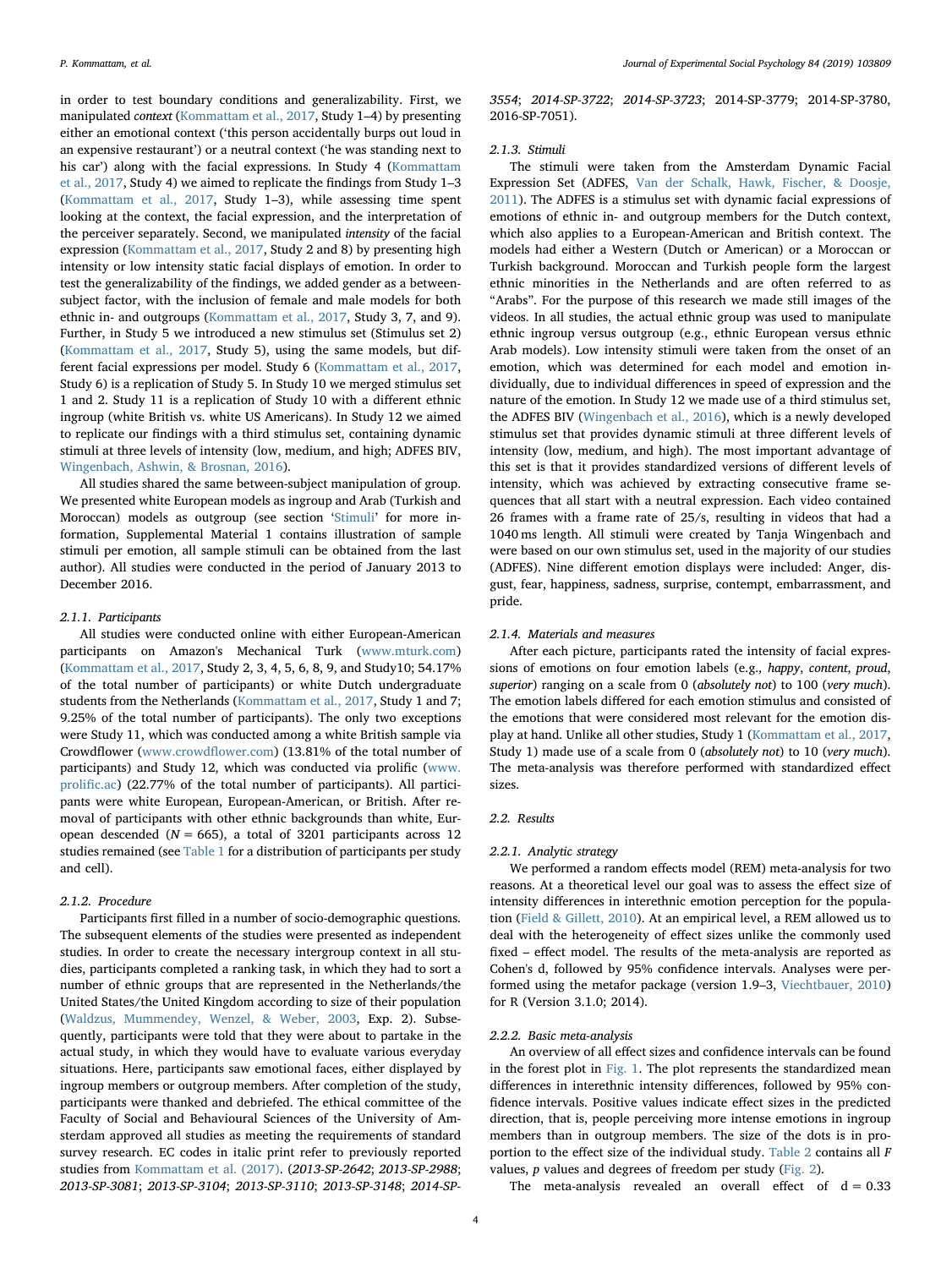<span id="page-5-0"></span>

Fig. 1. Forest plot of standardizes mean differences of the intensity bias for all target emotions.

<span id="page-5-1"></span>Table 2

Degrees of freedom, exact F-values, and exact p-values per study.

| Study | DF's   | F     | $\boldsymbol{p}$ |
|-------|--------|-------|------------------|
| 01    | 1, 185 | 5.699 | $+.018*$         |
| 02    | 1, 173 | 11.54 | $+.000846***$    |
| 03    | 1, 224 | 15.48 | $+.000111***$    |
| 04    | 1, 105 | 24.38 | $+3e-06***$      |
| 05    | 1, 57  | 8.239 | $-.00574**$      |
| 06    | 1,58   | 2.325 | $-.133$          |
| 07    | 1, 106 | 15.32 | $+.000161***$    |
| 08    | 1, 191 | 36.11 | $+9.29e-09***$   |
| 09    | 1, 407 | 29.45 | $+9.86e-08***$   |
| 10    | 1,500  | 1.333 | $+.249$          |
| 11    | 1, 493 | 0.137 | $-.711$          |
| 12    | 1,718  | 21.87 | $+3.49e - 06***$ |

Note. '+' indicates effects in line with prediction, '−' indicates opposite effects. \* p < .05, \*\* p < .01, \*\*\* p < .001

<span id="page-5-2"></span>

Standardized Mean Difference

Fig. 2. Forest plot of standardizes mean differences of the intensity bias for secondary emotions only (contempt, embarrassment, pride).

[0.08–0.59],  $(r = 0.16)$  pointing to an intensity bias in interethnic emotion perception. Eight out of twelve studies yielded effect sizes in the predicted direction. Unexpectedly, two studies in which we tried to

validate a second stimulus set revealed effects in the opposite direction ([Kommattam et al., 2017,](#page-7-26) Study 5 & 6). The results of these studies need to be interpreted with caution at a single-study level, however, because they not only included a different stimulus set, but also had the lowest sample sizes of all studies and can be judged to be underpowered. As methodological research demonstrates, effect sizes fluctuate in underpowered studies ([Lakens & Evers, 2014\)](#page-7-39). Meta-analytic techniques control for sample size, and thus even underpowered studies can be included. Indeed, the confidence interval points to a variability of the effect [0.08–0.59]. This variability was also driven by two studies with effect sizes around 0 (Study 10 and 11). These studies made use of both stimulus set 1 and 2. In sum, all studies that made use of stimulus set 1 and the ADFES BIV ([Wingenbach et al., 2016](#page-7-35)) supports the idea of an intensity bias in interethnic emotion perception.<sup>[1](#page-5-3)</sup>

#### 2.2.3. Additional analyses

In order to examine which emotions primarily drive the intensity bias, we conducted a series of MANOVAs with group as the only predictor per study. These revealed that facial expressions of embarrassment, pride, surprise, and fear most frequently lead to the intensity bias in intergroup emotion perception. The exact means and a full overview of which emotions drove the effect of group are reported in Supplemental Material 2 (S2, means in italic refer to reverse effects). To follow up on the infra-humanization literature, we divided the nine facial expressions of the ADFES ([Van der Schalk et al., 2011\)](#page-7-37) into 'primary emotions' (anger, fear, surprise, disgust, sadness, happiness) and 'secondary emotions' (contempt, embarrassment, pride), and calculated separate d's for each type of emotion ('d-sec' for secondary emotions and 'd-prim' for primary emotions, see Supplemental Material 2). Based on this, we also performed separate meta-analyses for primary and secondary emotions.

The meta-analytical model for secondary emotions was  $d = 0.35$ [0.12–0.58],  $(r = 0.17)$ , which was higher than the overall model  $(d = 0.33)$ . The meta-analytical model for primary emotions was  $d = 0.23$  [0.05–0.42],  $(r = 0.11)$ , hence weaker than the overall model and the model for secondary emotions only. As such, this model suggests that the intensity bias is stronger for the facial expression of secondary emotions than primary emotions ([Fig. 3](#page-6-0)).

Furthermore, we included an additional meta-analysis as an alternative model. We ran a random effects model meta-analysis for neutral contexts only. For this analysis, all conditions that included emotional contextual information were excluded. The analysis yielded an effect size of  $d = 0.38$  [0.09–0.66],  $(r = 0.19)$ . Compared to the meta-analytical model that includes all contexts  $(d = 0.33)$ , this model has a higher effect size, suggesting that the intensity bias is more pronounced when the context does not provide additional information on the reason for the emotion, in addition to the facial expression ([Fig. 4](#page-6-1)).

#### 3. General discussion

Our data provide support for the idea that European descended individuals perceive less intense emotions on the faces of ethnic outgroup members. We used a meta-analytical approach and found an overall effect, showing that white European, European-American, and British perceivers judged emotions expressed by models of Turkish or Moroccan descent as less intense than emotions expressed by Europeans

<span id="page-5-3"></span> $^{\rm 1}$  We also tested our hypothesis using different ethnic groups of perceivers in a series of three follow up studies. Since these studies did not include the intergroup manipulation that was part of all 12 studies of the meta-analysis, these studies did not meet the inclusion criteria for our meta-analysis and were therefore excluded from the results listed above. The detailed methods and results of these three studies can be found in Supplemental Material 4. Furthermore, we added ANOVA's for all between-subjects factors as predictors and target emotion as outcome variable for Studies 1–12 in Supplemental Material 3.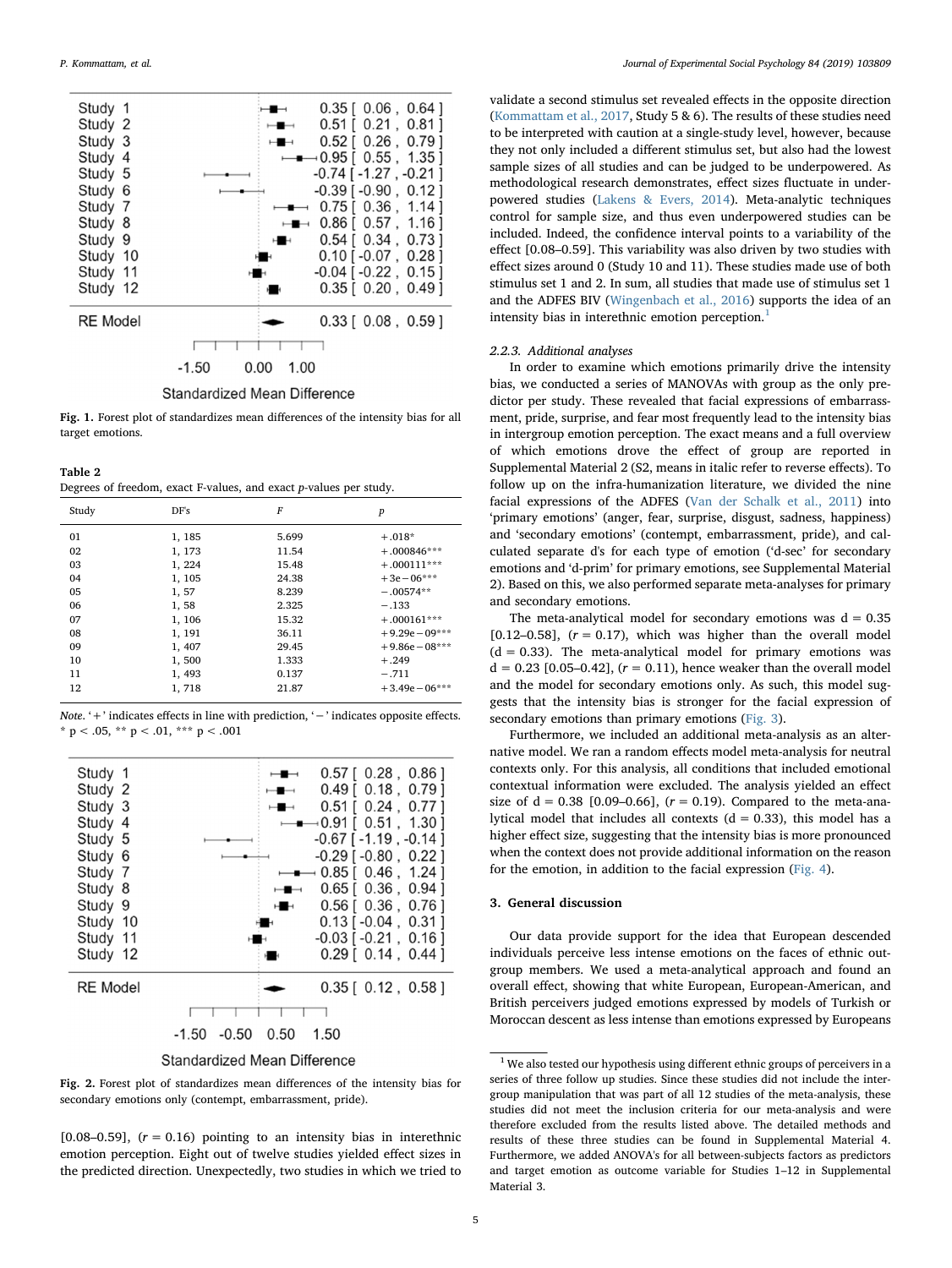<span id="page-6-0"></span>

Fig. 3. Forest plot of standardizes mean differences of the intensity bias for primary emotions only (anger, disgust, fear, happiness, sadness, surprise).

<span id="page-6-1"></span>

Fig. 4. Forest plot of standardizes mean differences of the intensity bias for neutral contexts only.

or European-Americans. A random effects model allowed us to estimate the effect size of this intensity bias in the population. The effect was small ( $d = 0.33$ ,  $r = 0.16$ ) and shows variability (as indicated by the confidence interval [0.08–0.59]), but provided clear support for an intensity bias. In Study 5 and 6 reversed effects were found ([Kommattam et al., 2017](#page-7-26), Study 5 and 6), which may suggest that the intensity bias only occurs when using a specific stimulus set. However, the fact that we again found the bias in a third stimulus set (Study 12) speaks against this explanation. We think that these reverse effects may be due to the unfortunate low power in those two studies ( $N = 59$  and  $N = 60$  respectively, while  $N = 729$  in Study 12).

In the studies included in the meta-analysis, the intercultural or interethnic context was made salient. We would like to stress that we defined this as a precondition for the intensity bias to occur (see also [Hogg & Turner, 1987\)](#page-7-40). Indeed, we did not find an intensity bias in earlier studies in which we did not make the intergroup context salient (i.e. without the ranking task). $2$  These studies were therefore not included in the meta-analysis, as we defined the presence of an interethnic context as one of the inclusion criteria. The salience of the interethnic context aimed to guarantee that the faces of strangers were seen in an interethnic context, and thus categorized as belonging to an ethnic ingroup or outgroup.

We also found evidence for the two boundary conditions. First, information on the emotional context reduces the intensity bias, as reflected in a difference between conditions where emotional (e.g., 'this woman just won the lottery') versus neutral or no information was provided. This boundary condition is crucial since clear emotional cues are oftentimes absent in everyday interactions. In professional or educational settings, or when interacting with strangers for example, we often may see subtle signs of emotions, but we do not know what happened to that person, nor do we want to ask. Second, the intensity bias was more pronounced for so-called secondary emotions, namely contempt, pride and embarrassment. We cannot draw conclusions on whether these latter findings support one of the two explanations, however, because the secondary emotions are also least well recognized. In short, the bias may increase when the context is unknown, and when perceivers do not exactly know what happened to a person. Both boundary conditions suggest that more room for interpretation increases the intensity bias in an interethnic context.

The current data speak to various lines of research. The intensity bias may be an indicator of an interethnic empathy gap ([Forgiarini](#page-7-9) [et al., 2011;](#page-7-9) [Gutsell & Inzlicht, 2010;](#page-7-10) [Gutsell & Inzlicht, 2012](#page-7-11); [Trawalter](#page-7-12) [et al., 2012](#page-7-12)), as well as a signal of dehumanization [\(Harris & Fiske,](#page-7-13) [2006\)](#page-7-13) or infra humanization [\(Castano & Giner-Sorolla, 2006](#page-7-22); Č[ehaji](#page-7-20)ć [et al., 2009;](#page-7-20) [Haslam et al., 2005;](#page-7-14) [Haslam & Loughnan, 2014](#page-7-15); [Leyens](#page-7-16) [et al., 2000](#page-7-16); [Vaes et al., 2012](#page-7-19); [Wohl et al., 2012\)](#page-7-21). We think that the intensity bias especially plays a role in small-scale social interactions, which may lead to misunderstandings, conflicts or exclusion of ethnic outgroup members. The interpretation that members of ethnic outgroups have a more superficial emotional life may lead to ignoring or disregarding their feelings. Such perceptions may in turn be fertile ground for the rise of xenophobia targeting Muslims, migrants, and asylum seekers all over Europe and the United States.

There are also some limitations with regard to our present research. First, it should be emphasized that our data do not justify any conclusions on directionality. It could be that the perception of less intense emotions in ethnic outgroup members may lead to less empathy or more infra-humanization, but the reverse relations are also possible. Further research is needed in order to determine how these two biases are related. In addition, another limitation is that we have only included participants of European descent who perceive emotions displayed by ethnic outgroup members, especially from a Turkish or Moroccan descent. It is important to test a larger variety of perceiver groups in addition to only European descended perceivers in order to examine the generalizability of the effect.

Despite these limitations, we believe that these findings provide new and valuable insights. We demonstrated the presence of an intensity bias across nine different emotions, different ingroup and outgroup models, and with different European descended white samples, with a total 3201 participants. Furthermore, we established the effect using low intensity still images ([Kommattam et al., 2017](#page-7-26), Studies 1–4 and 7–9), as well as with standardized dynamic stimuli across three levels of intensity (Study 12). Finally, we performed a meta-analysis, which allowed us to estimate an effect size in the population, unlike null hypothesis significance testing ([Field & Gillett, 2010](#page-7-33); [Rosenthal,](#page-7-34) [1995\)](#page-7-34). Accordingly, these findings may be seen as a basis for follow up research testing different moderators of the intensity bias.

Supplementary data to this article can be found online at [https://](https://doi.org/10.1016/j.jesp.2019.04.007) [doi.org/10.1016/j.jesp.2019.04.007](https://doi.org/10.1016/j.jesp.2019.04.007).

#### Open practices

We state that we disclosed all measures, manipulations, and

<span id="page-6-2"></span><sup>&</sup>lt;sup>2</sup> The detailed methods and results of these studies are available in Supplemental Material 4.